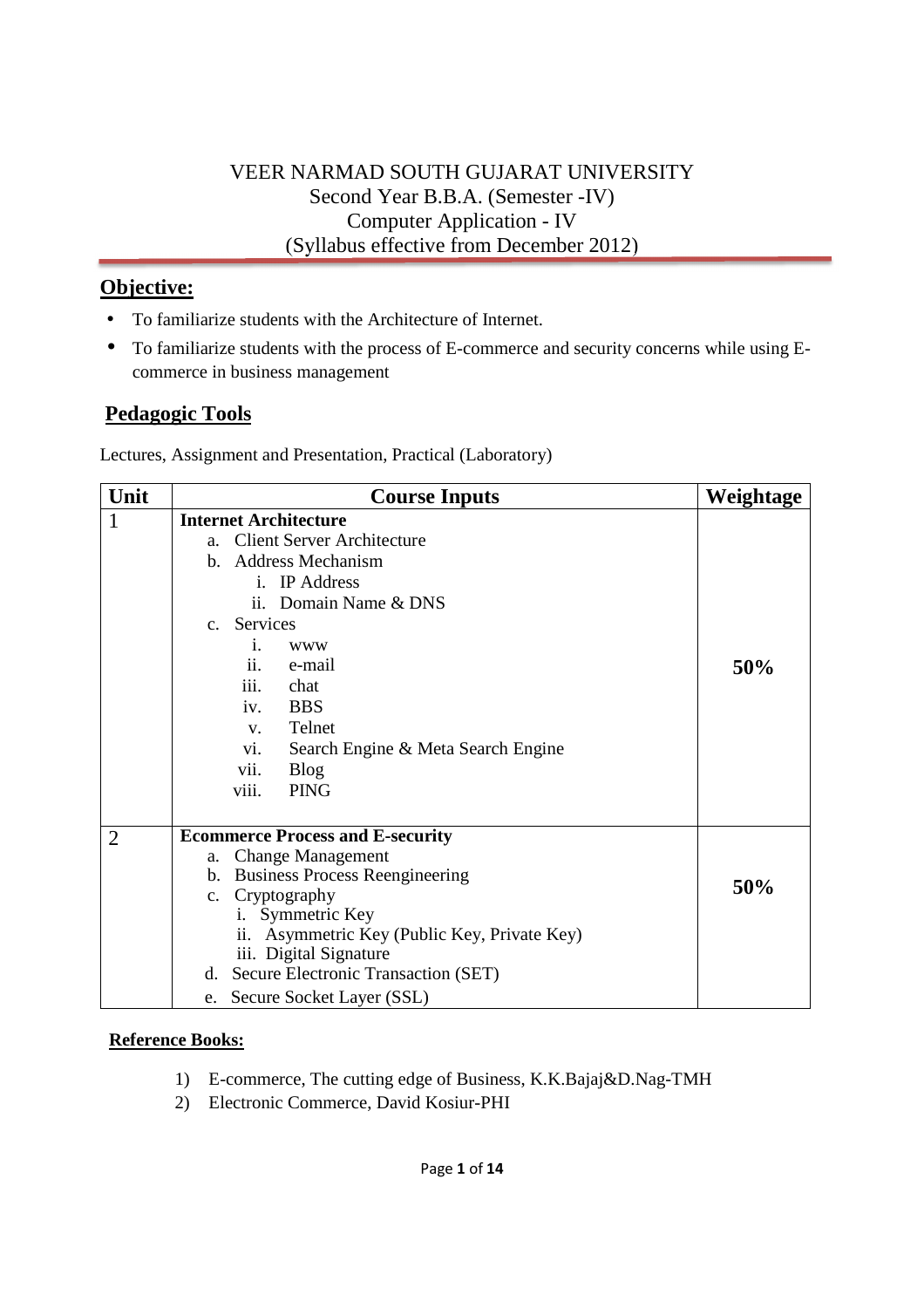- 3) E-Commerce, An Indian perspective, P.T. Joseph
- 4) Computer Networks, Andrew S. Tanenbaum
- 5) ABC of Internet, Dyson –BPB
- 6) How Internet Works, Gralla-Tech Media
- 7) Internet Marketing E-commerce and Cyber Loss, Asit Narayan & L.K. Thakur-Author Press
- 8) Ecommerce (Concepts, Models, Strategies) ,By C.S.V. Murthy, Himalaya PublishingHouse

#### **Note:**

- 1. 6 Lectures per week: (From the above contents the practical oriented topics be covered up suitably in computer laboratory and assignments be given to the students based on the practical study)
- 2. Assignment Work should also include Static Web Site Designing using HTML Editor

(Formatting, Tables, List, Form, Hyperlink, Images, Buttons, Frame)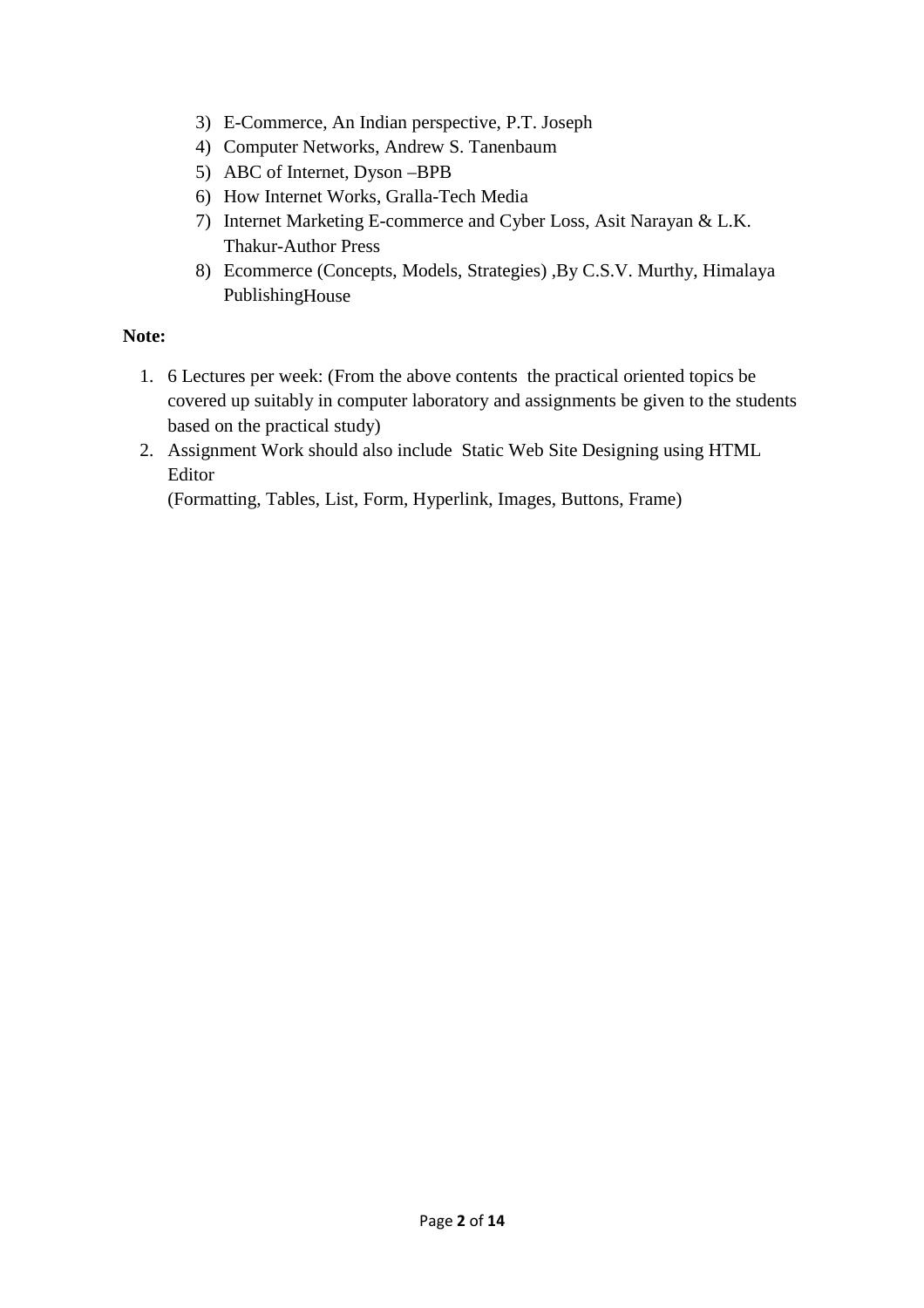### VEER NARMAD SOUTH GUJARAT UNIVERSITY Second Year B.B.A. (Semester -IV) Quantitative Methods IV (Syllabus effective from December 2012)

#### **Objective:**

The course is designed to impart the basic knowledge of statistics, to acquaint the students with the practical utility of the subject with special reference to business and commerce and equip them with those statistical tools and techniques which shall provide them the necessary background for the applications of these techniques in different areas of management.

### **Pedagogic Tools**

Lectures, Practical examples from business world, assignments & presentations.

| Unit                | <b>Course Inputs</b>                                                                                                                                                                                                                                                                                                                                                  | Weightage |
|---------------------|-----------------------------------------------------------------------------------------------------------------------------------------------------------------------------------------------------------------------------------------------------------------------------------------------------------------------------------------------------------------------|-----------|
| 1.                  | <b>Testing of</b><br><b>Hypothesis</b><br>Large sample test: for one sample and two samples (About the<br>parameters mean, standard deviation, proportion)<br>Small sample test: for one sample and two samples-(t-test, F-<br>$\bullet$<br>test, $\chi^2$ -test, Z-test) (About the parameters mean, standard<br>deviation, correlation coefficient)<br><b>ANOVA</b> | 60%       |
| 2                   | <b>Sampling Methods</b><br>Definition and methods of Simple random sampling with and<br>without replacement<br>Examples on Simple random sampling<br>$\bullet$<br>Definition and explanation of Stratified sampling<br>$\bullet$<br><b>Examples on Stratified sampling</b><br>$\bullet$                                                                               | 15%       |
| 3<br>$\overline{4}$ | <b>Statistical Quality Control</b><br>General Theory<br>٠<br>X-R Chart (for quantitative data)<br>$\bullet$<br>p-np chart (for defective articles in a lot with same sample<br>$\bullet$<br>size)<br>C-chart (for number of defects)<br>$\bullet$<br><b>Decision Theory</b>                                                                                           | 20%<br>5% |
|                     | Introduction of Basic Theory<br>$\bullet$                                                                                                                                                                                                                                                                                                                             |           |

- 1. Fundamentals of statistics : S.C. Gupta
- 2. Statistics for management : Richard I. Levin and David S. Rubin
- 3. Complete Business Statistics : Amir D. Aczel and Jayavel Sounderpandian
- 4. Statistics for Management : Anand Sharma
- 5. Statistics for Business and Economics : R P Hooda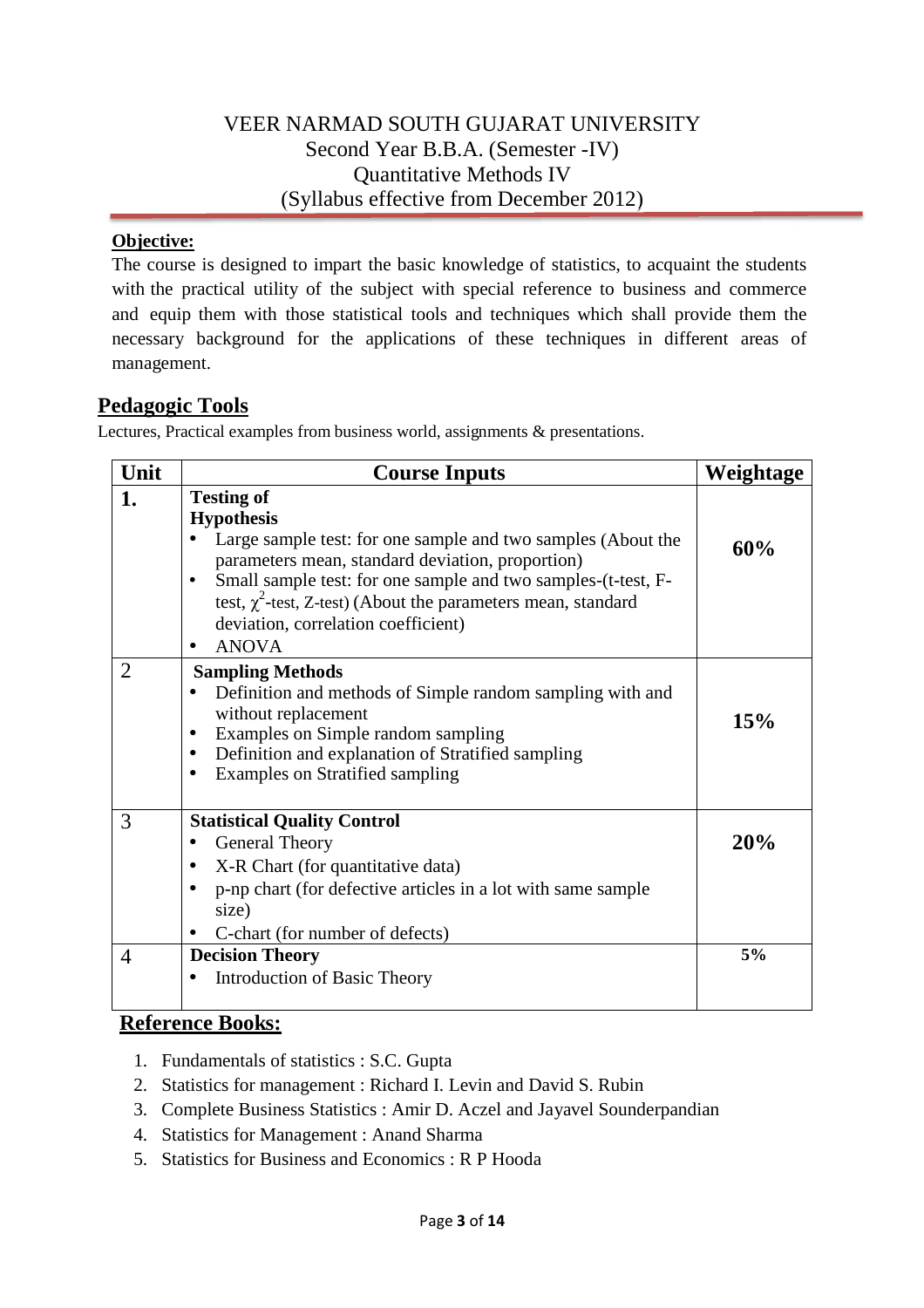## VEER NARMAD SOUTH GUJARAT UNIVERSITY Second Year B.B.A. (Semester -IV) Management Accounting II (Syllabus effective from December 2012)

### **Objective:**

- To acquaint the students with the concept of management accountancy<br>• To develop in them the ability to evaluate and use accounting da
- To develop in them the ability to evaluate and use accounting data as aid to decision making for management as a whole.

| Unit           | <b>Course Inputs</b>                                                | Weightage |  |
|----------------|---------------------------------------------------------------------|-----------|--|
|                | <b>BUDGET AND BUDGETARY CONTROL</b>                                 |           |  |
|                | Meaning, Significance and Limitation of budgetary                   | 20%       |  |
|                | control                                                             |           |  |
|                | Cash budget & Flexible budget and Zero based budgeting<br>$\bullet$ |           |  |
| $\overline{2}$ | STANDARD COSTING AND VARIANCE ANALYSIS                              |           |  |
|                | Definition: Standard Costing and Variance                           |           |  |
|                | Standard costing v/s Budgetary Control                              | 30%       |  |
|                | Analysis of Variance, Computation of Variance:                      |           |  |
|                | Material Cost Variance, Labour Variance, Overhead                   |           |  |
|                | Variance                                                            |           |  |
| 3              | <b>COST VOLUME PROFIT ANALYSIS</b>                                  |           |  |
|                | Meaning $\&$ significance of marginal costing                       | 25%       |  |
|                | Break even Analysis (example including one key factor)<br>$\bullet$ |           |  |
| $\overline{4}$ | <b>DECISION MAKING</b>                                              |           |  |
|                | Differential cost, relative cost, application of differential cost  |           |  |
|                | analysis through case study in the following decision making        |           |  |
|                | areas:                                                              | 25%       |  |
|                | 1. Make or buy decision,                                            |           |  |
|                | 2. Determination of Product Mix,                                    |           |  |
|                | <b>3.</b> Dropping a product line & expand or contract.             |           |  |

- 1. Cost and Management Accounting M. N. Arora, Himalaya Pub. House
- 2. Cost & Management Accounting Ravi M. Kishore, Taxmann
- 3. Management Accounting R.S.N. Pillai, Bagavathi, S.Chand
- 4. Management Accounting N. Vinayakan & G. B Gupta
- 5. Cost and Management Accounting S. N. Maheshwar Grewal
- 6. Management Accounting Hingorani & Ramnathan
- 7. Management Accounting Khan & Jain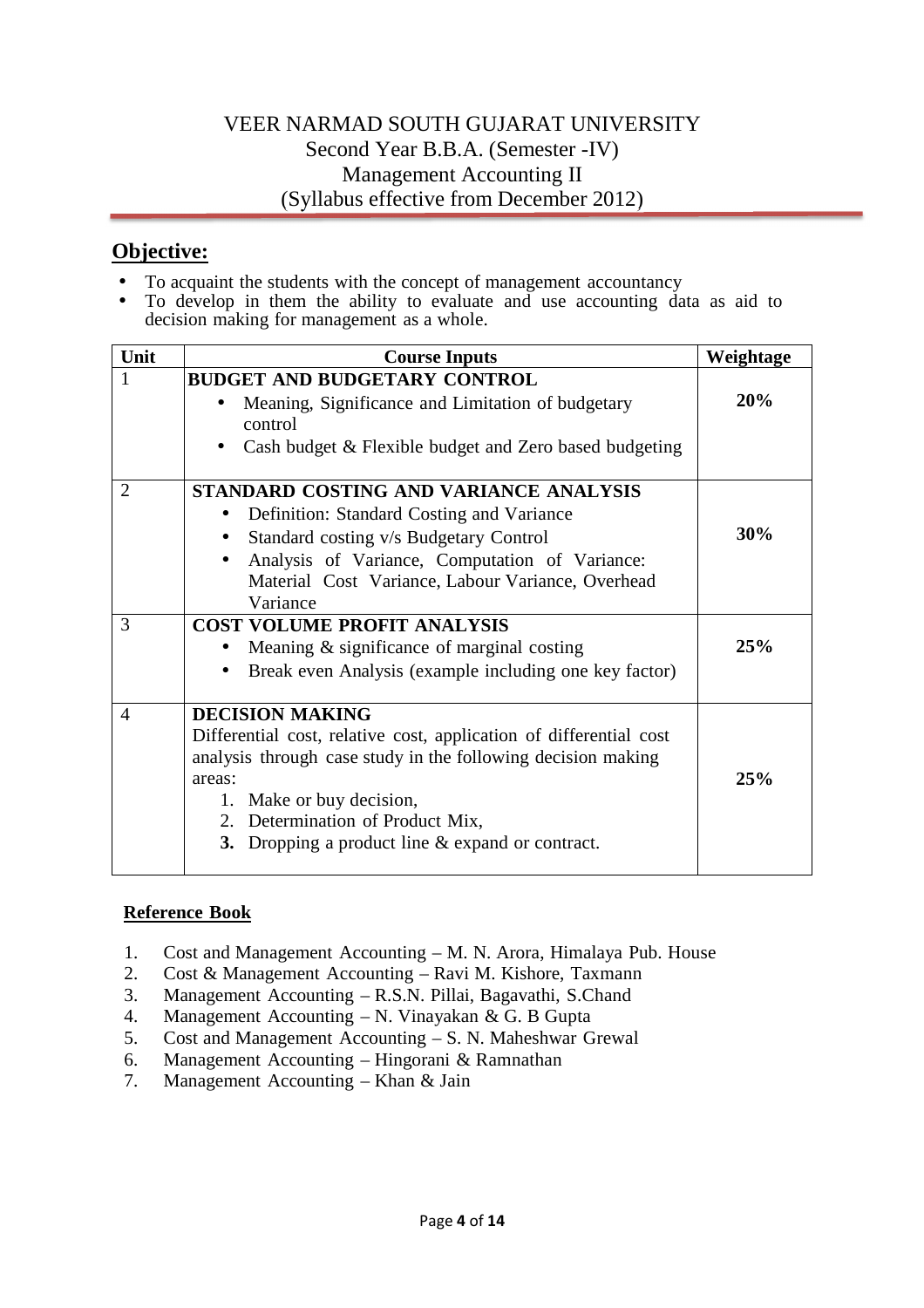## VEER NARMAD SOUTH GUJARAT UNIVERSITY Second Year B.B.A. (Semester -IV) Organizational Behaviour II (Syllabus effective from December 2012)

### **Objective:**

- To make the students understand why human beings react as they do and the importance of behaviour in shaping the personality.
- To help develop a sense of empathy while dealing with people for organizational excellence.
- To help develop credibility and transparency when two or more persons communicate with each other.

• To mold the young people at appropriate age to transform them into good citizens.

## **Pedagogic Tools**

- Lecture, Case Study, Group Discussion, Role play, Practical Exercises,
- Presentation and Assignment

| Unit | <b>Course Inputs</b>                                                   | Weightage |  |  |  |
|------|------------------------------------------------------------------------|-----------|--|--|--|
| 1    | <b>ATTITUDE</b>                                                        |           |  |  |  |
|      | Concept & meaning of attitude<br>$\bullet$                             |           |  |  |  |
|      | Factors affecting formation of attitude<br>$\bullet$                   |           |  |  |  |
|      | Types of job attitude<br>٠                                             | 40%       |  |  |  |
|      | Characteristics of attitude<br>$\bullet$                               |           |  |  |  |
|      | Functions of attitude<br>$\bullet$                                     |           |  |  |  |
|      | Attitude, values and behaviour                                         |           |  |  |  |
|      |                                                                        |           |  |  |  |
| 2    | <b>GROUP DYNAMICS:</b>                                                 |           |  |  |  |
|      | Concept and Meaning                                                    |           |  |  |  |
|      | Process of Formation of Groups                                         | 30%       |  |  |  |
|      | Types of Groups<br>$\bullet$                                           |           |  |  |  |
|      | Usefulness of Groups in Organisation<br>$\bullet$                      |           |  |  |  |
|      | Pitfalls of groups<br>$\bullet$                                        |           |  |  |  |
|      | Determinants of group behavior<br>$\bullet$                            |           |  |  |  |
|      | Group Structuring (leadership, roles, cohesiveness, size,<br>$\bullet$ |           |  |  |  |
|      | norms, tasks, status congruence)                                       |           |  |  |  |
|      | Difference between groups and teams<br>$\bullet$                       |           |  |  |  |
| 3    | <b>CONFLICT MANAGEMENT</b>                                             |           |  |  |  |
|      | Concept and Meaning<br>$\bullet$                                       | 30%       |  |  |  |
|      | Process Development of Conflict<br>$\bullet$                           |           |  |  |  |
|      | Ego States (Transaction Analysis)<br>٠                                 |           |  |  |  |
|      | Levels of Conflict<br>$\bullet$                                        |           |  |  |  |
|      | <b>Conflict Resolution</b><br>٠                                        |           |  |  |  |
|      | Managerial Implication                                                 |           |  |  |  |
|      |                                                                        |           |  |  |  |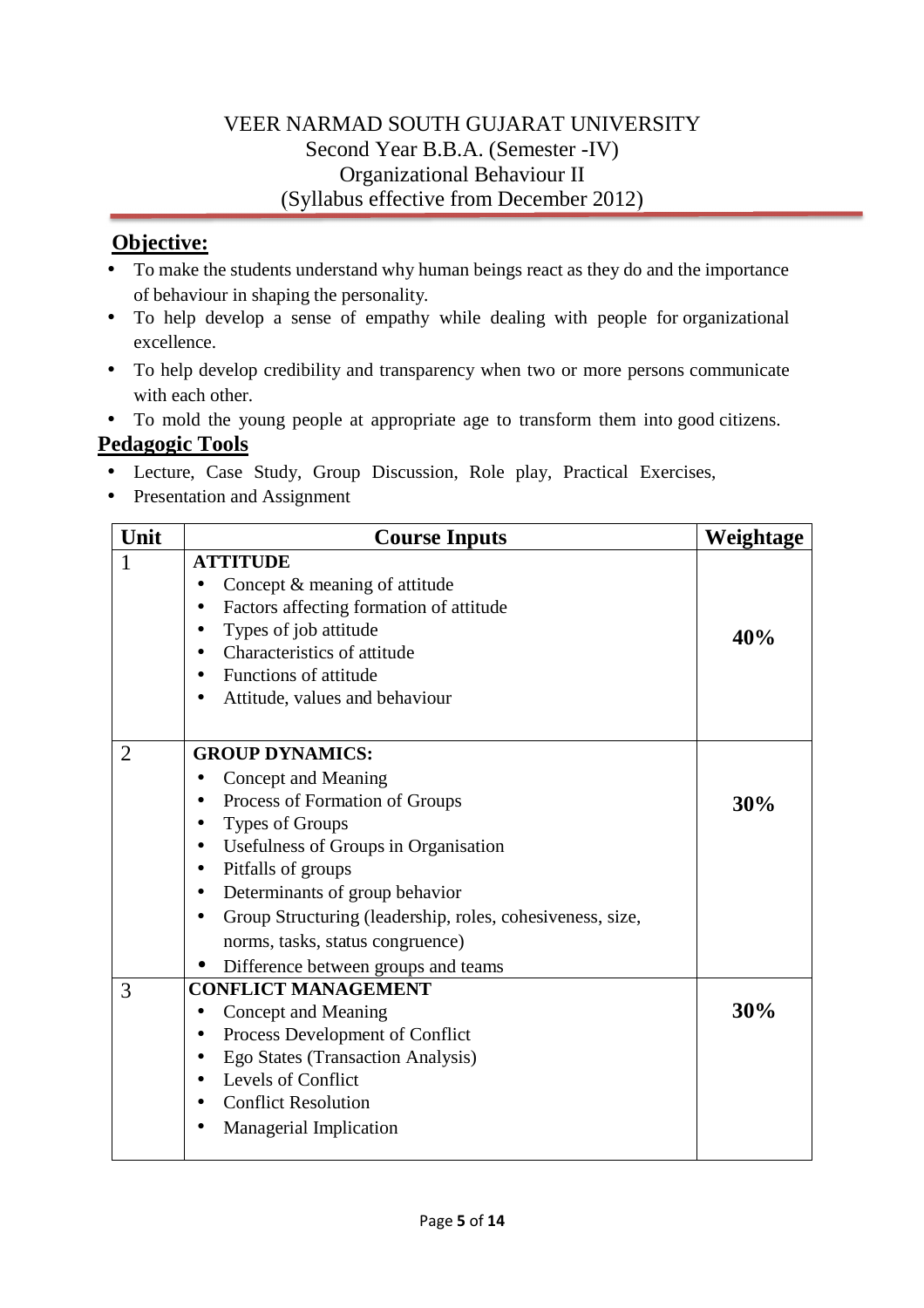#### **Case Study, for all Topics**

### **SUGGESTED TEXT BOOK:** Organisational Behaviour K. Ashwathappa Himalaya Publishing House

#### **BOOKS FOR REFERENCE:**

- 1. Organisational Behaviour, L.M. Prasad, Sultan Chand and Sons
- 2. Organisational Behaviour, Stephen Robbins, Pearson Education
- 3. Organisational Behaviour, Hellriegel, Slocum, Woodman, South Western Publication
- 4. Organisational Behaviour, S.S. Khankha, S. Chand & Co.
- 5. Organisational Behaviour, Fred Luthans, McGraw Hill International
- 6. Organisation Behaviour, Angelo Kinicki & Robert Kreitner, Tata McGraw Hill
- 7. Behaviour In Organisations, Jerald Greenberg & Robert Baron PHI
- 8. Organisational Behaviour, Uma Sekaran, The McGraw Hill Company (Text & Cases)
- 9. Organisational Behaviour Saju Nair Himalaya Publishing House
- 10. Organisational Behaviour V.S.P Rao, Excel Books
- 11. Organisational Behaviour Stephen Robbins, Timothy Judge & Seema Sanghi, Pearson Education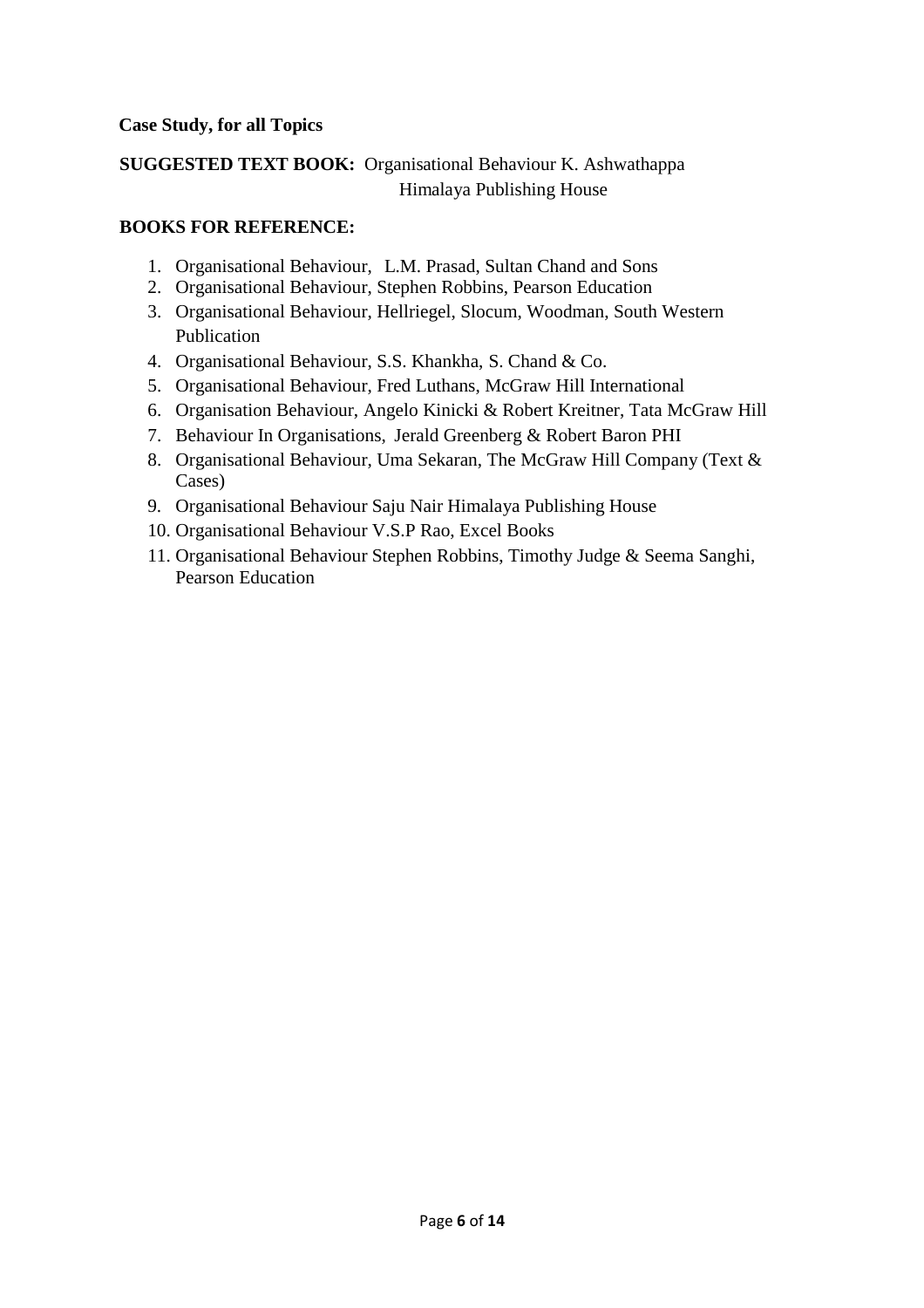### VEER NARMAD SOUTH GUJARAT UNIVERSITY Second Year B.B.A. (Semester -IV) Marketing Management II (Syllabus effective from December 2012)

#### **Objective:**

To sensitize students to the different orientations of marketing and help them assimilate philosophy of Marketing, so as to better approach process of Marketing Management.

#### **Pedagogic Tools:**

Lectures, assignments, Case studies, Practical examples from corporate & business world, projects & presentations.

| Unit           | <b>Course Inputs</b>                                                                                                                                                                                                                                                                                                     | Weightage |
|----------------|--------------------------------------------------------------------------------------------------------------------------------------------------------------------------------------------------------------------------------------------------------------------------------------------------------------------------|-----------|
| $\mathbf{1}$   | <b>Introduction to Marketing Mix</b>                                                                                                                                                                                                                                                                                     |           |
|                | Meaning, Elements of Marketing Mix                                                                                                                                                                                                                                                                                       |           |
|                |                                                                                                                                                                                                                                                                                                                          |           |
| $\overline{2}$ | <b>Product</b>                                                                                                                                                                                                                                                                                                           | 30        |
|                | Concept-levels, classification, Product line and Product Mix,                                                                                                                                                                                                                                                            |           |
|                | Concept of Product life cycle (PLC) and Marketing strategies,                                                                                                                                                                                                                                                            |           |
|                | Objectives and functions of Packaging and Labeling                                                                                                                                                                                                                                                                       |           |
| 3              | Pricing                                                                                                                                                                                                                                                                                                                  |           |
|                | Objectives and Importance and factors affecting pricing                                                                                                                                                                                                                                                                  | 15        |
|                | decisions, Steps in Pricing,                                                                                                                                                                                                                                                                                             |           |
|                | Price Discounts and allowances, Discriminatory pricing                                                                                                                                                                                                                                                                   |           |
| 4              | <b>Place (Distribution)</b>                                                                                                                                                                                                                                                                                              |           |
|                | Meaning, Importance and Functions, Levels, of channel of<br>Distribution, Types of intermediaries, Factors affecting choice<br>of channel of distribution, Channel Management Decisions,<br>Retailing and Wholesaling- Meaning and Marketing strategy<br>Physical Activities involved in Distribution system (Logistics) | 30        |
| 5              | <b>Promotion</b><br>Meaning of Promotion, Elements of Promotion Mix, Meaning,<br>Role/Importance of Integrated Marketing Communication,<br>process of effective Integrated Marketing Communication                                                                                                                       | 25        |

**Note: At least 20% of the question paper should carry case study or applied questions.** 

#### **Reference Books:**

1. Marketing Management: Philip Kotler, Kevin KELLER, Abraham Koshy, Mithileshwar Jha. Pearson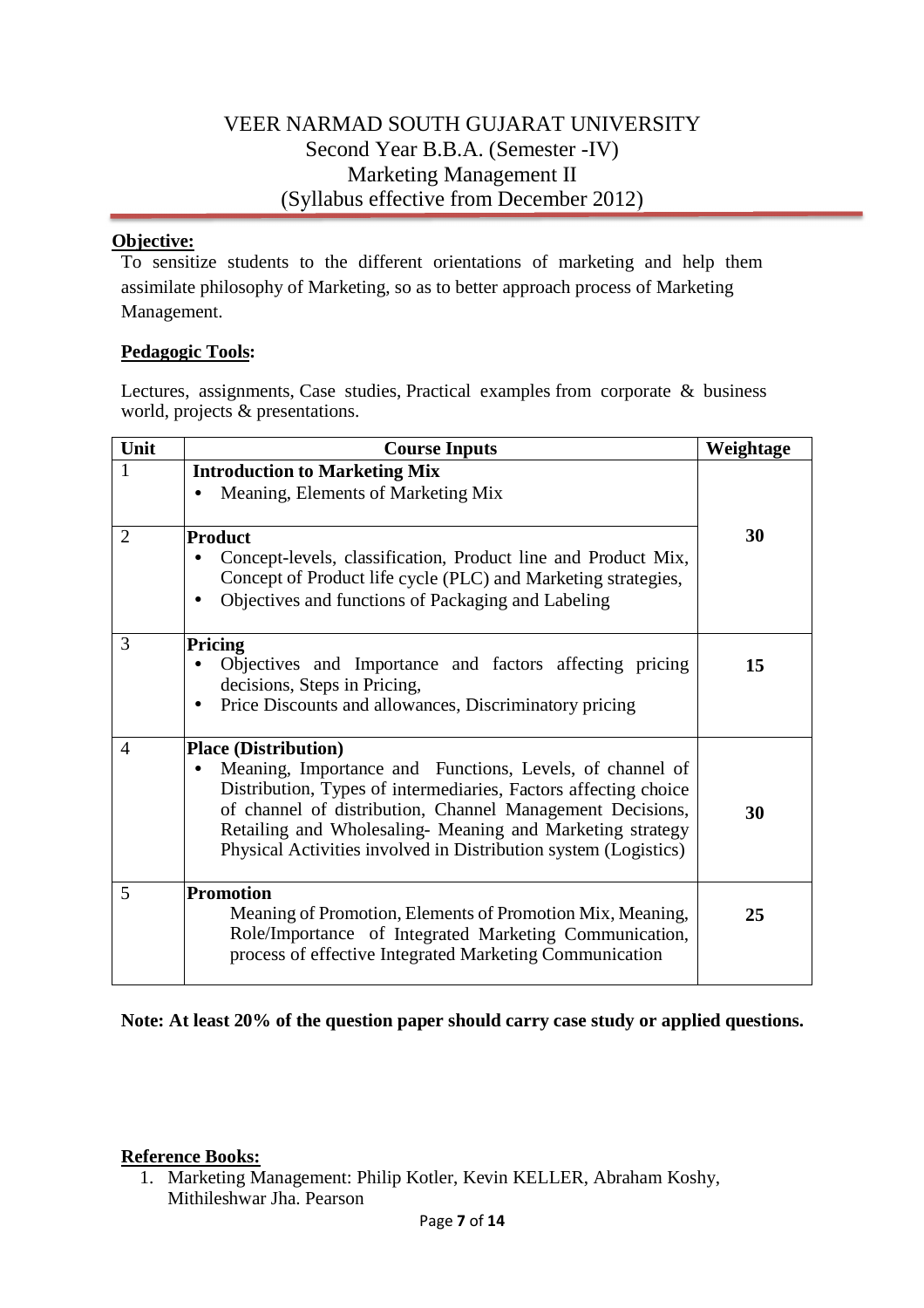- 2. Marketing Management: Ramaswamy and Namakumari, 4<sup>th</sup> Edition, McMillan
- 3. Marketing Management: Etzel and Others Tata McGraw hill
- 4. Marketing Management: Rajan Saxena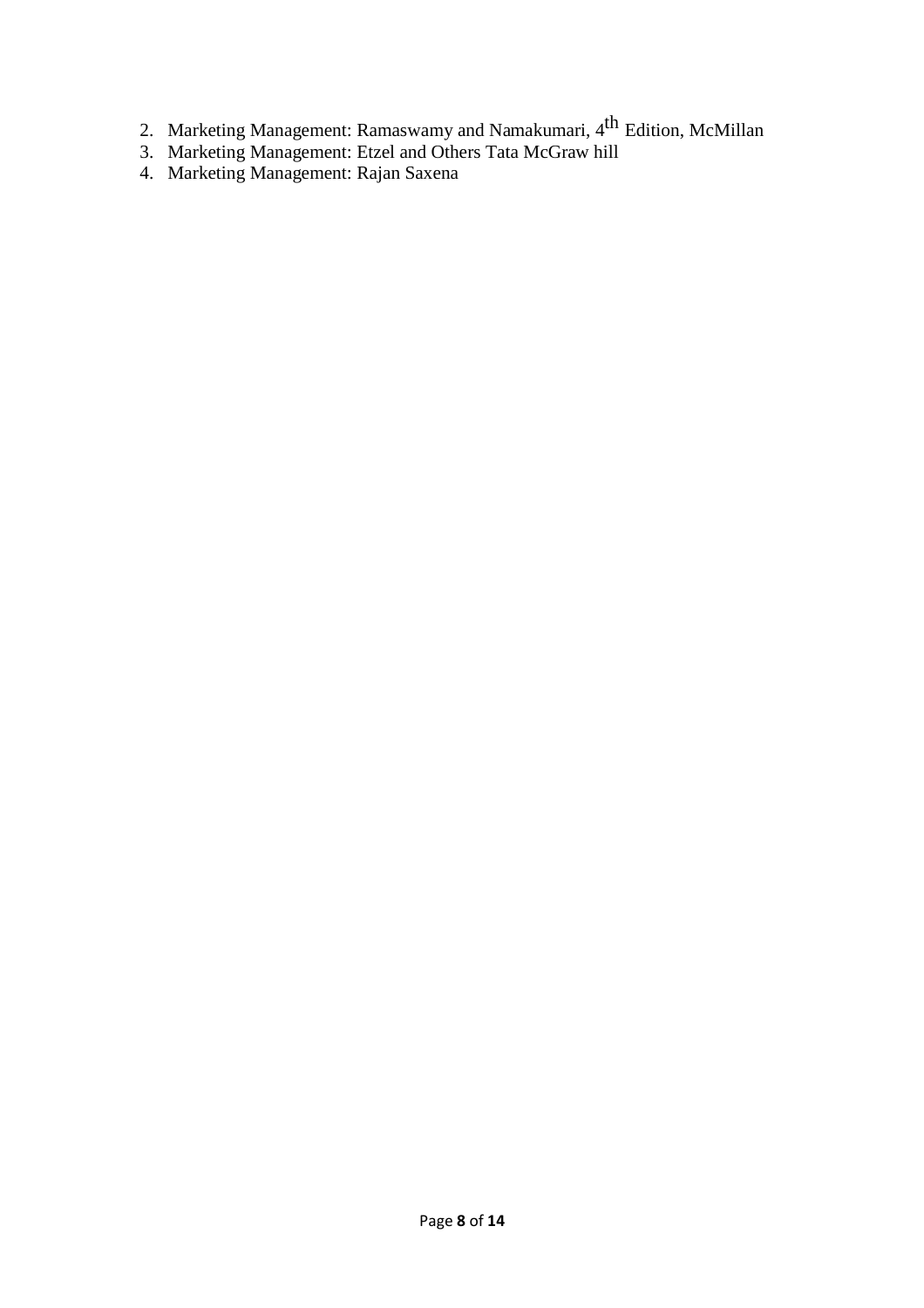### VEER NARMAD SOUTH GUJARAT UNIVERSITY Second Year B.B.A. (Semester -IV) Human Resource Management - II (Syllabus effective from December 2012)

### **Objective:**

To expose students to the dynamic field of HRM and develop in them an understanding of the need for every manager to be a HR manager. To enable students to comprehend the key and vital issues of HRM in a dynamic environment. To introduce students to theory, contemporary issues and practical examples from the corporate world for effective study of HRM.

#### **Pedagogic Tools**:

Lectures, Case studies, Practical examples from corporate & business world, assignments, projects & presentations

| <b>Chapter</b> | <b>Course Inputs</b>                                                                                                                                                                                                                                                                   | Weightage |
|----------------|----------------------------------------------------------------------------------------------------------------------------------------------------------------------------------------------------------------------------------------------------------------------------------------|-----------|
| 1              | <b>Internal Mobility</b>                                                                                                                                                                                                                                                               |           |
|                | Internal mobility need & purpose<br>$\bullet$                                                                                                                                                                                                                                          | 40%       |
|                | Meaning $&$ objective of                                                                                                                                                                                                                                                               |           |
|                | promotion Types, purpose $\&$                                                                                                                                                                                                                                                          |           |
|                | benefits of promotion Meaning &                                                                                                                                                                                                                                                        |           |
|                | objectives of transfer                                                                                                                                                                                                                                                                 |           |
|                | Reasons, types, benefits & problems of transfer<br>$\bullet$                                                                                                                                                                                                                           |           |
|                | Demotion: reasons & principles                                                                                                                                                                                                                                                         |           |
| $\overline{2}$ | <b>Performance Appraisal</b>                                                                                                                                                                                                                                                           |           |
|                | Concept & objectives of performance appraisal                                                                                                                                                                                                                                          |           |
|                | Use of performance appraisal<br>$\bullet$                                                                                                                                                                                                                                              | 30%       |
|                | Problems in performance appraisal<br>$\bullet$                                                                                                                                                                                                                                         |           |
|                | Essentials of effective performance appraisal system                                                                                                                                                                                                                                   |           |
|                | Methods of performance appraisal<br>Graphic rating scale<br>1.<br>2.<br>Ranking method<br>3. Checklist method<br>4. Essay method<br>5. Confidential Report<br>6. Critical Incident method<br>7.<br>Assessment centers<br>8.<br><b>MBO</b><br>Process of performance appraisal (system) |           |
| 3              | Wage & salary administration                                                                                                                                                                                                                                                           |           |
|                | Objectives of wage $\&$ salary administration                                                                                                                                                                                                                                          |           |
|                | Overview of state regulation of wages (minimum                                                                                                                                                                                                                                         | 30%       |
|                | wages act, payment of wages act, wage boards,                                                                                                                                                                                                                                          |           |
|                | equal remuneration act payment of bonus act)                                                                                                                                                                                                                                           |           |
|                | Principles of wage $\&$ salary administration<br>$\bullet$                                                                                                                                                                                                                             |           |
|                | Components of wage & salary administration<br>$\bullet$                                                                                                                                                                                                                                |           |
|                | Factors affecting wages                                                                                                                                                                                                                                                                |           |
|                | Methods of wage payments                                                                                                                                                                                                                                                               |           |
|                | Executive compensation                                                                                                                                                                                                                                                                 |           |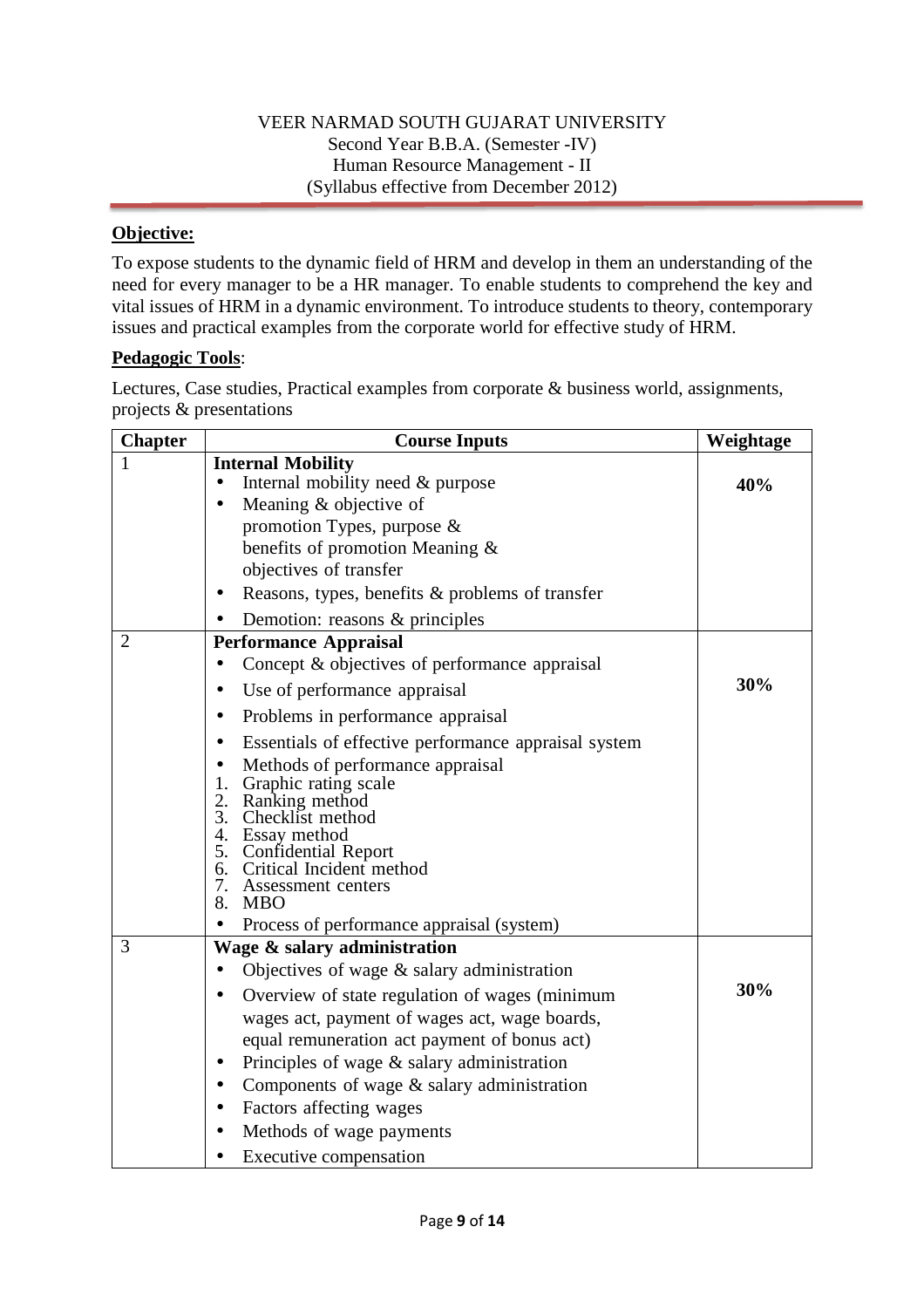### **Note: About 15-20 percentage of total paper should be allocated to case study or application based questions.**

**FEXT BOOK:** Essentials of Human Resource Management and Industrial Relations P. Subba Rao (Himalaya Publishing House)

- 1. Human Resource Management by C. B. Gupta
- 2. Human Resource Management by Dr. S.S. Khankha
- 3. Human Resource & Personnel Management by K. Ashwathappa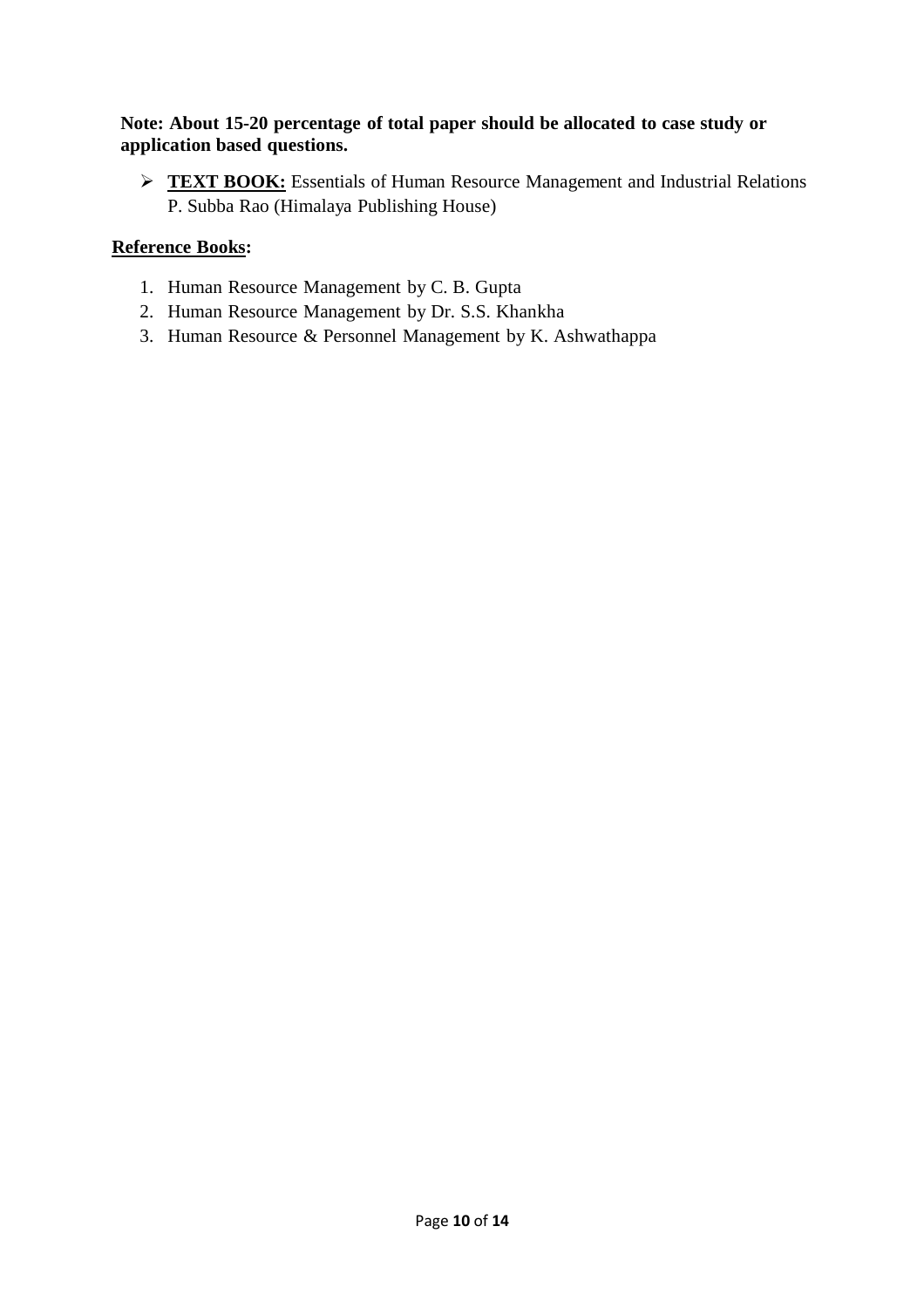## VEER NARMAD SOUTH GUJARAT UNIVERSITY Second Year B.B.A. (Semester -IV) Financial Management-II (Syllabus effective December 2012)

| Unit           | <b>Course Inputs</b>                                                                                                                                                                                                                                                                                                                                                                                                                                                                                                                                                                                                                                                                                  | Weightage |
|----------------|-------------------------------------------------------------------------------------------------------------------------------------------------------------------------------------------------------------------------------------------------------------------------------------------------------------------------------------------------------------------------------------------------------------------------------------------------------------------------------------------------------------------------------------------------------------------------------------------------------------------------------------------------------------------------------------------------------|-----------|
| $\mathbf{1}$   | CAPITAL BUDGETING (COMPULSORY EXAMPLE)<br>Importance, Process of Capital Budgeting<br>Concept of Capital Rationing (Theory)<br>$\bullet$<br>Time Value of Money, Present Value and Future Value<br>$\bullet$<br>Investment Appraisal tools: NPV, Benefit-cost Ratio, IRR,<br>$\bullet$<br>Payback Period, ARR<br>Estimation of cash flow based on Straight Line Depreciation<br>$\bullet$<br>& Written-Down value method: Single Proposal, Replacement<br>Situation, Mutually exclusive situation                                                                                                                                                                                                     | 40%       |
| $\overline{2}$ | <b>WORKING CAPITAL MANAGEMENT</b><br>Introduction: Concept of Working Capital (Gross/Net), Need,<br>Operating Cycle, Estimation of WC Requirement (Compulsory<br>Examples), Relative asset Liquidity & Relative Finance Liquidity<br>Need for Cash, Process<br>Cash Management:<br>of Cash<br>$\bullet$<br>Management, Cash Budget, Receipt & Payment Method,<br>Monitoring Collection & Disbursement, Avenues for investing<br>surplus Cash (Examples).                                                                                                                                                                                                                                              | 60%       |
|                | Inventory Management: Need for Inventory, Type of Inventory,<br>EOQ Model, Order Point, Pricing & Valuation of Stocks (Brief<br>Idea), Monitoring & Control of Inventories (ABC Analysis)<br>Receivable Management (Theory Only): Need for Receivable<br>Credit Policy, Variables,<br>Credit Evaluation<br>Management,<br>Methods (traditional, numerical credit scoring, risk classing,<br>discriminate<br>analysis), Monitoring receivable (Days Sales<br>Outstanding, Aging Schedule, Collection Matrix)<br>Sources of Working Capital Finance: Accruals, Trade Credit,<br>$\bullet$<br>Public Deposits, Inter-corporate Deposit, Commercial Paper,<br>Factoring, Maximum Bank Permissible Finance |           |

#### **Reference Books**

1. Financial Management Theory Practice by Prasanna Chandra, Tata McGraw Hill Publication)

2. Financial Management Theory and Practice by Khan & Jain (Tata McGraw Hill

Publication)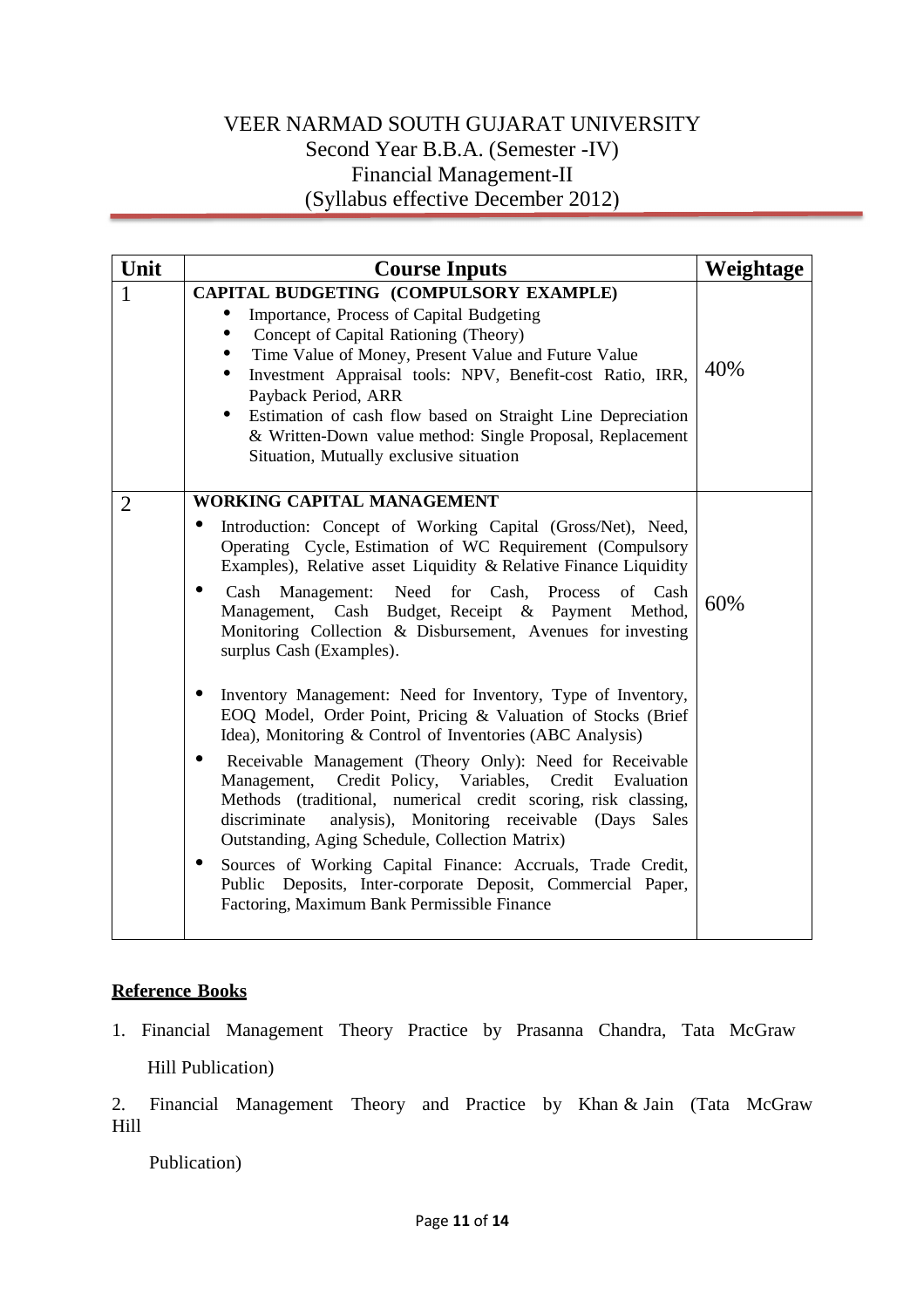- 3. Financial Management by I.M. Pandey (Vikas Publication)
- 4. Financial Management by D. Chandra Bose (PHI Learning Private Limited, 2001)
- 5. Essentials of Business Finance by R.M. Shrivastava (Himalaya Publishing House)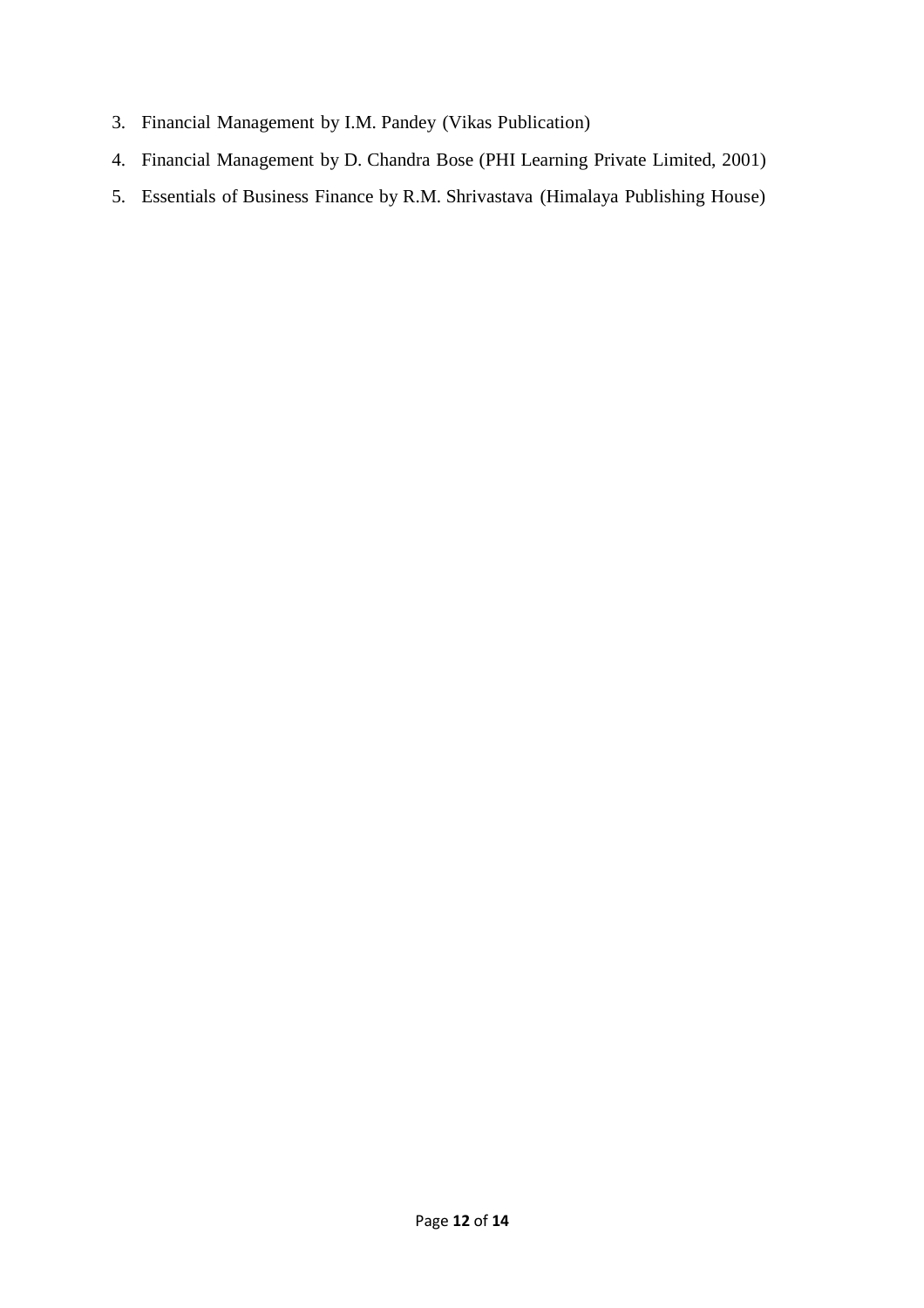## VEER NARMAD SOUTH GUJARAT UNIVERSITY Second Year B.B.A. (Semester -IV) Production Management II (Syllabus effective from December 2012)

# **Objective:**

To expose students with the basics of Operations Management. They should understand basic management of manufacturing processes. They must appreciate that fundamentals of Operations Management are also applicable to production of services. They should also understand various aspects of production planning  $\&$  control techniques. They should know various techniques of optimum utilization of resources like time, inventory, machine etc. They should also be exposed to quality assurance techniques.

### **Pedagogic Tools**

Lectures, Case studies, Practical examples from corporate & business world, assignments & presentations, Industrial trips

| <b>Chapter</b> | <b>Course Inputs</b>                                           | Weightage |
|----------------|----------------------------------------------------------------|-----------|
| 1.             | Work study and value analysis                                  |           |
|                | <b>Work study:</b>                                             |           |
|                | Introduction to Work-study. Definition of Work-study           |           |
|                | Importance of work study to productivity. Explain with         |           |
|                | the help of learning curve.                                    |           |
|                | Two components of Work-Study: Method Study & Work<br>$\bullet$ |           |
|                | Measurement (Time-study)                                       |           |
|                | Definition of Method study. The process of Method Study<br>٠   |           |
|                | (Steps of Methods Study)                                       |           |
|                | Various Recording techniques of Methods-study.                 |           |
|                | A. Various Flow Process Chart (Men type, Material              |           |
|                | type, Man & Machine type, two handed flow                      | 40%       |
|                | process chart etc.)                                            |           |
|                | <b>B.</b> Various Flow Diagrams                                |           |
|                | C. Photographic Techniques                                     |           |
|                | Practical problems construction of flow process charts<br>٠    |           |
|                | Definition of Work-Measurement. The Process of Work            |           |
|                | Measurement (Time Study)                                       |           |
|                | Equipments & instruments of Time-Study.<br>$\bullet$           |           |
|                | Numerical problems of Work-Measurement (time-Study)            |           |
|                | Techniques of In-direct time study<br>$\bullet$                |           |
|                | Concept & Definition of Value Analysis. Importance of          |           |
|                | Value Analysis.                                                |           |
|                | Objectives of Value Analysis<br>$\bullet$                      |           |
|                | Process of Value Analysis                                      |           |
|                | Techniques of Value Analysis                                   |           |
| $\overline{2}$ | Overview of Operations Planning (Production Planning) &        |           |
|                | <b>Operation Scheduling</b>                                    |           |
|                | Definition of Operation (production) Planning.<br>1.           | 40%       |
|                | General idea explanation of Production Planning                |           |